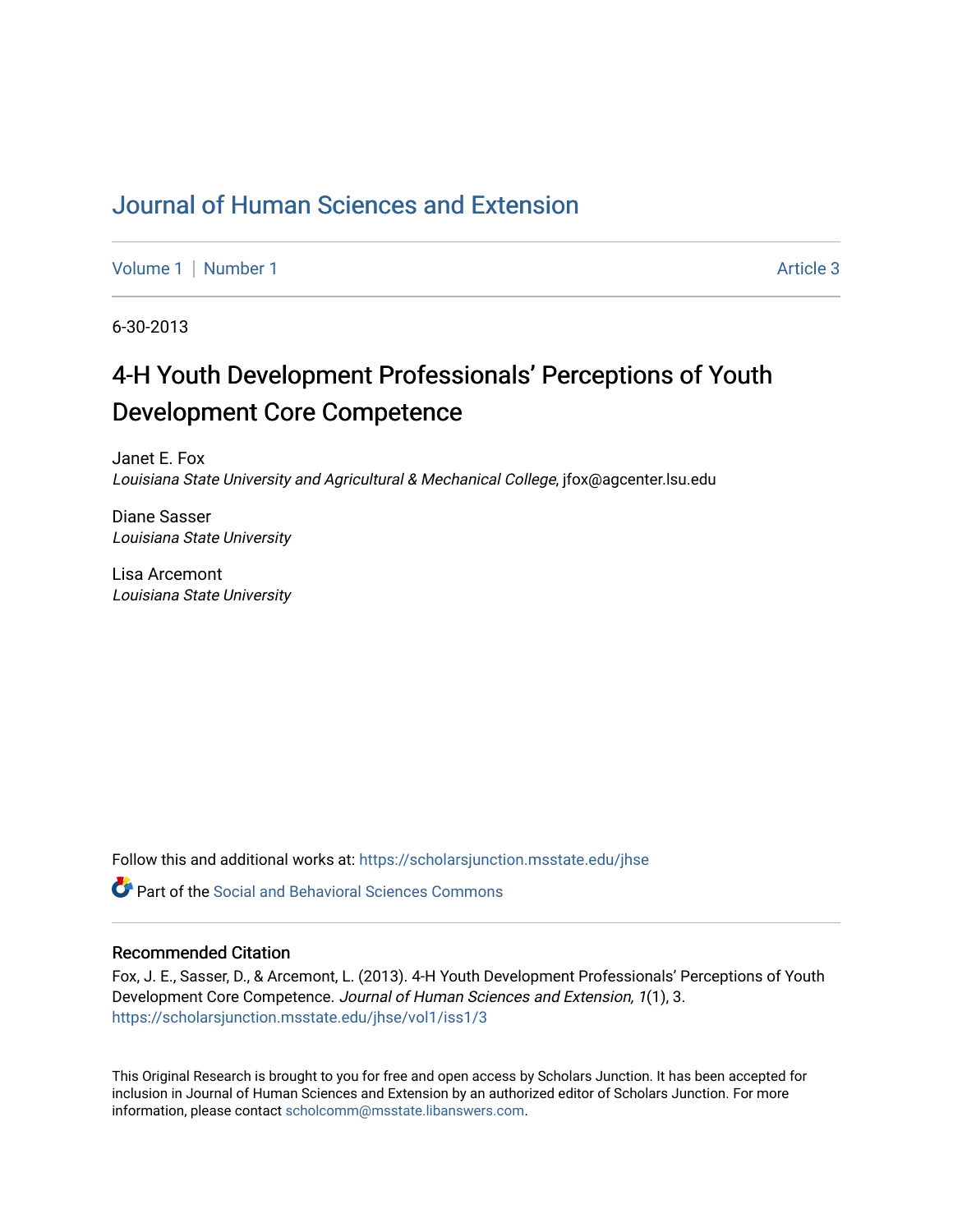# **4-H Youth Development Professionals' Perceptions of Youth Development Core Competence**

**Janet E. Fox Diane Sasser Lisa Arcemont**

*Louisiana State University*

*The purpose of this descriptive study was to assess the perceived level of competence among 4-H Youth Development Agents from a Southern state in the United States. The findings will be used to identify gaps in and opportunities for professional training and development experiences in supporting the competence and growth of youth professionals. Based on the 4-H Professional Research, Knowledge, and Competency Model (Stone & Rennekamp, 2004), youth development professionals rated their youth development competence in nine youth development core competency areas. Utilizing a five-point Likert-type scale ranging from 1=no knowledge to 5=expert, youth development professionals rated their youth development competence ranging from 3.12 to 3.54. According to an interpretive scale, youth development professionals rated their competence as intermediate. Staff felt most competent in the areas of current youth issues, career opportunities for youth, and family structures/relationships. Staff felt least competent in the area of mental*  development of youth. No one identified themselves as an expert in the areas of *psychological development, emotional development, and current youth issues.* 

*Keywords:* core competence, core competency, youth development professionals, youth development, career, mental development, psychological development

## **Introduction**

Over the past three decades, practitioners have witnessed noteworthy elevation of professionalization within the field of youth development. The expectations and standards have advanced from the relatively passive observation of watching children to the more active approach of engaging youth in enhanced positive youth development programs. The positive youth development field is evolving from a social movement to a promising profession with all the opportunities and challenges that accompany the advancement of a new professional discipline (Borden, Craig, & Villarruel, 2004; Borden & Perkins, 2006; Hahn & Raley, 1998). As public investments continue to support positive youth development, the preparation and training of professionals who work in the field is critical. Multiple pathways must exist to

Direct correspondence to Janet E. Fox at jfox@agcenter.lsu.edu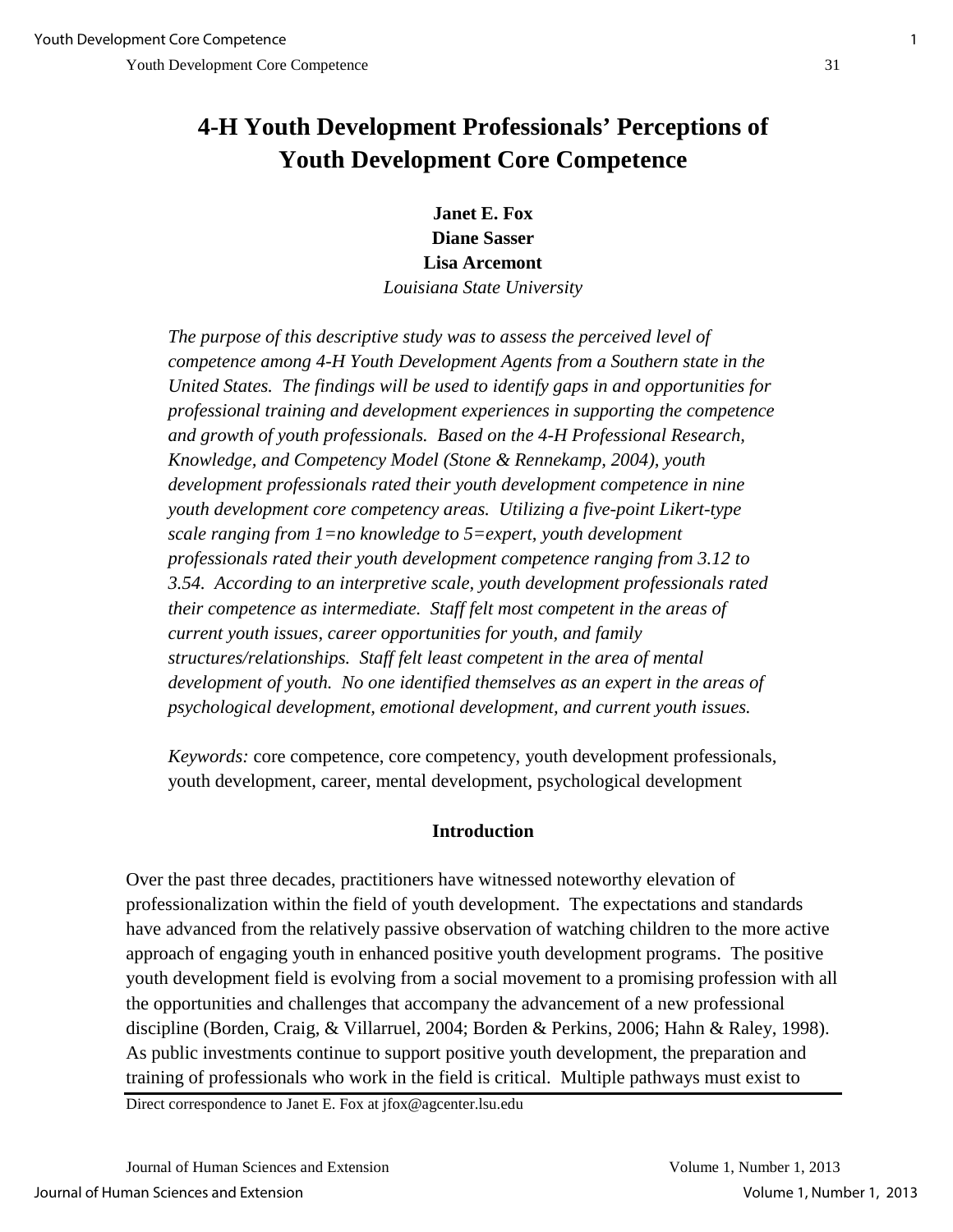provide youth development professionals with a comprehensive system of educational experiences to prepare them to meet the needs of young people (Borden & Perkins, 2006).

The motivation to define a profession is traced back to the taxonomic approach – encompassing the work of trait and functionalist writers – in which professions were seen as possessing unique and positive characteristics, including distinctive knowledge and expertise. In his classic article entitled "Attributes of a Profession," Greenwood (1957) utilized an indepth examination of occupational research to distinguish professions from nonprofessions. Two of his distinctive factors that differentiate professions from nonprofessions were a body of systematic theory that supports the profession and professionals who have knowledge and expertise within a field. This taxonomic approach viewed professions as having idiosyncratic, constructive traits including distinguishing knowledge and expertise. To become a recognized profession, advocates need criteria by which to determine their advancement along the pathway toward professional credibility (Sak, 2012). These criteria have become more standardized in some fields and referred to as core competencies.

To progress within a career field, professionals must be knowledgeable in the competencies associated with their position. According to McNamara (1999), competencies are general descriptions of the abilities needed to perform a role within an organization. In comparison, job descriptions typically list the tasks or functions and responsibilities for a role; whereas competencies list the abilities needed to conduct those tasks or functions. Consequently, competencies are used as a basis for training by converting them into learning objectives.

Competency models provide a valuable avenue to clarify what abilities are needed to be an effective professional (Stone, 1997). Contemporary youth development competency models provide a comprehensive overview of the types of abilities and skills needed to be a successful youth development professional. Several competency models for youth development professionals have been developed, including the 4-H Professional Research, Knowledge, and Competency (PRKC) Model (Stone & Rennekamp, 2004); Center for the Study of Child Care Employment (2008); National AfterSchool Association (2011); Next Generation Youth Work Coalition (Starr, Yohalem, & Gannett, 2009); North American Certification Project (Mattingly, Stuart, & VanderVen, 2002); and Vermont Northern Lights Career Development Center (2005). The common domains within these models are 1) child or youth development, 2) program development and assessment, 3) professionalism and organizational systems, 4) diversity, and 5) partnerships and familial relationships. The 4-H PRKC Model contains the additional domain of volunteerism.

The focus of this study is the criteria for the youth development domain. The 4-H PRKC Model's domain of youth development refers to the areas of psychological, emotional, physical, social, and mental development of youth between the ages of 5 to 19; youth issues;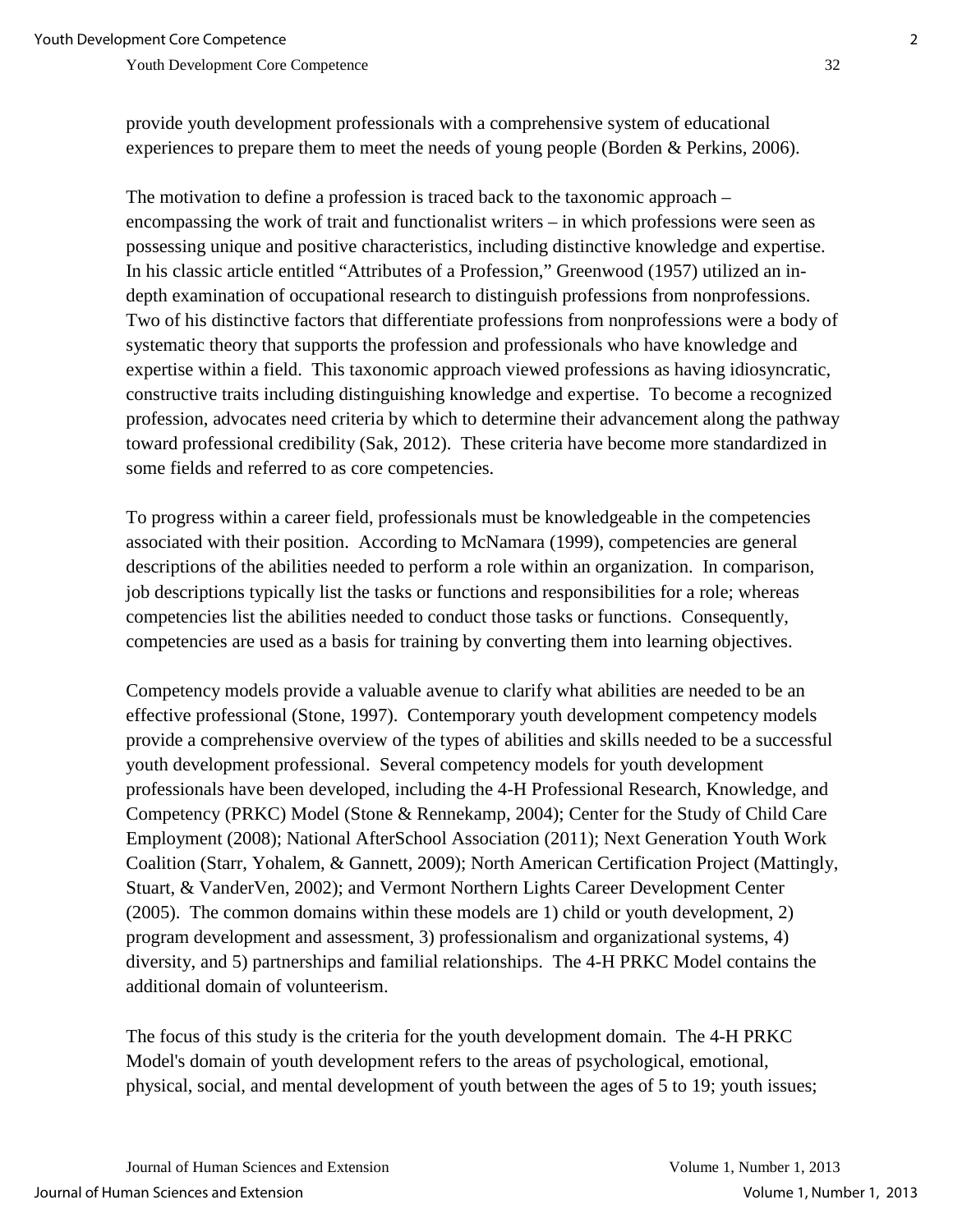and family relationships. This differs from other models by adding on career development and eight critical elements of positive youth development, which include positive relationship with a caring adult, an inclusive environment, a safe environment, opportunities for mastery, engagement in learning, opportunities to see oneself as an active participant in the future, opportunities for self-determination, and opportunities to value and practice service to others.

Through this structure, youth development professionals understand how to develop ageappropriate experiences and realistic expectations that support positive youth development. The youth development domain stresses youth development theory that informs youth development practice. The similarities within the child and youth development domain of the noted core competency models for youth development indicate the relevance of this study for youth development professionals in a wide range of organizations, agencies, and other settings as noted in Table 1 on the following page.

## **Critical Role in Youth Development**

High quality afterschool and community-based youth development programs can have significantly positive effects on student outcomes. McLaughlin (2000) found that youth who participate in high quality afterschool youth development programs are more likely to develop high self-esteem, gain leadership abilities, and adopt a more positive outlook on learning.

## **Competent Youth Development Professionals**

Youth development professionals who deliver afterschool and community-based programs have an important role in providing opportunities and critical support leading to the growth and development of well-adjusted, healthy youth. Numerous studies have shown a significant connection between positive youth outcomes in youth and high quality youth development professionals providing leadership and support in afterschool and community-based programs (Burchinal, Howes, & Kuntos, 2002; Curry, Qaqish, Carpenter-Williams, Eckles, Mattingly, Stuart, & Thomas, 2009; Gable & Halliburton, 2003; Knoche, Peterson, Pope-Edwards, & Jeon, 2006; Miller & Hall, 2006–2007). In a meta-analysis of almost 200 afterschool program evaluations, Honig and McDonald (2005) discovered that the presence of capable, accessible staff and mentors was linked to positive youth outcomes. Based on extensive research, Noam (2008) identified strong afterschool leaders as one of three essentials—Activities, Curricula, and Learning; Staff Capacity, Training, and Relational Care; and Programmatic Support Structures and Leadership—required to enhance the field of afterschool programs to deliver strong outcomes.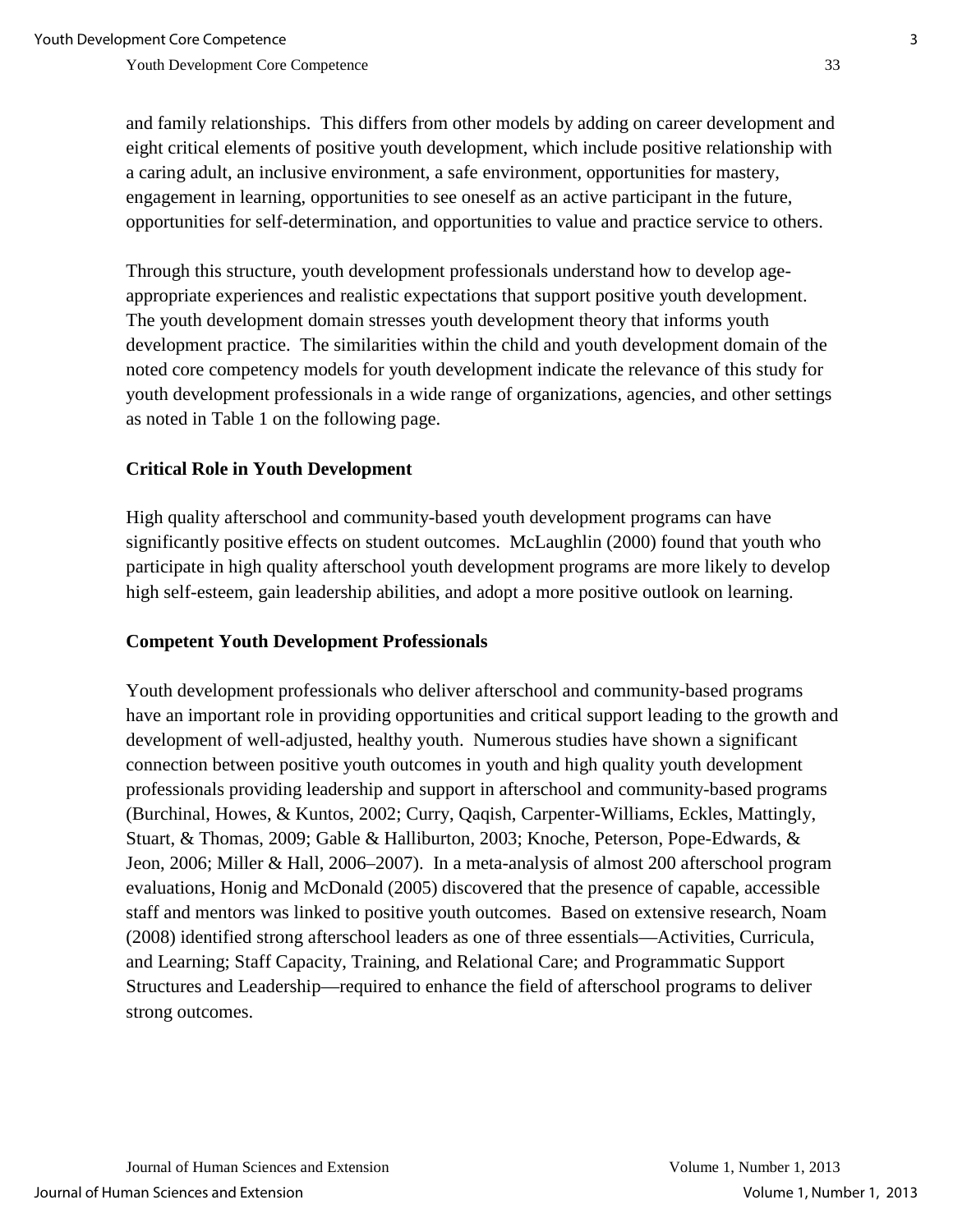| <b>Model</b>                                                                                                | Psychological Dev. | <b>Emotional Dev.</b>     | Physical Dev.             | <b>Social Dev.</b>        | Mental Dev.               | <b>Career Opportunities</b> | Current Youth Issues      | <b>Structures and Rels.</b><br>Today's Family | <b>Eight Critical Elements of</b><br>Positive Youth Dev. |
|-------------------------------------------------------------------------------------------------------------|--------------------|---------------------------|---------------------------|---------------------------|---------------------------|-----------------------------|---------------------------|-----------------------------------------------|----------------------------------------------------------|
| 4-H Professional, Research, Knowledge,<br>and Competency Model                                              | X                  | X                         | $\mathbf X$               | $\mathbf X$               | $\boldsymbol{\mathrm{X}}$ | X                           | $\boldsymbol{\mathrm{X}}$ | $\boldsymbol{X}$                              | X                                                        |
| <b>Achieve Boston Competency</b><br>Framework                                                               | X                  | X                         | $\boldsymbol{X}$          | $\boldsymbol{\mathrm{X}}$ | $\boldsymbol{\mathrm{X}}$ |                             |                           | X                                             |                                                          |
| Colorado School Age/Youth<br>Development Core Knowledge and<br><b>Standards</b>                             | X                  | $\boldsymbol{\mathrm{X}}$ | X                         | $\boldsymbol{\mathrm{X}}$ | X                         | X                           |                           | $\boldsymbol{X}$                              |                                                          |
| Indiana Youth Development Credential<br>Core Competencies                                                   | X                  | X                         | $\boldsymbol{\mathrm{X}}$ | $\mathbf X$               | X                         |                             |                           | X                                             |                                                          |
| Kansas/Missouri Core Competencies for<br><b>Youth Development Professionals</b>                             | X                  | X                         | X                         | $\boldsymbol{\mathrm{X}}$ | $\boldsymbol{\mathrm{X}}$ |                             |                           |                                               |                                                          |
| Military School-Age Assessment<br><b>System and Competency Standards</b>                                    |                    | X                         | X                         | $\mathbf X$               | $\boldsymbol{\mathrm{X}}$ | X                           |                           |                                               |                                                          |
| Mott Foundation Core Competencies for<br><b>Afterschool Educators</b>                                       |                    |                           |                           |                           |                           | X                           |                           | X                                             |                                                          |
| National Collaboration for Youth<br>Professional Development<br>Competencies                                |                    |                           |                           | X                         |                           |                             |                           |                                               |                                                          |
| New York City Department of Youth<br>and Community Development                                              | X                  | X                         | $\mathbf X$               | $\mathbf X$               | $\boldsymbol{\mathrm{X}}$ | X                           |                           |                                               |                                                          |
| North American Certification Project<br>Competencies for Professional Child<br>and Youth Work Practitioners |                    |                           |                           |                           |                           | X                           |                           |                                               |                                                          |
| Palm Beach County Core Competencies<br>for After School Practitioners                                       | X                  | X                         | X                         | $\mathbf X$               | X                         | X                           |                           | X                                             |                                                          |
| Rhode Island Core Competencies for<br>Afterschool and Youth Development<br>Professionals                    | X                  | X                         | $\boldsymbol{\mathrm{X}}$ | X                         | $\boldsymbol{\mathrm{X}}$ | X                           |                           | X                                             |                                                          |
| Washington School-Age Skill Standards                                                                       |                    |                           |                           |                           |                           |                             |                           | X                                             |                                                          |
| <b>Washington STARS</b>                                                                                     | X                  | X                         | $\mathbf X$               | X                         | X                         | X                           |                           | X                                             |                                                          |

*Table 1. Overview of Youth Development Core Competency Models*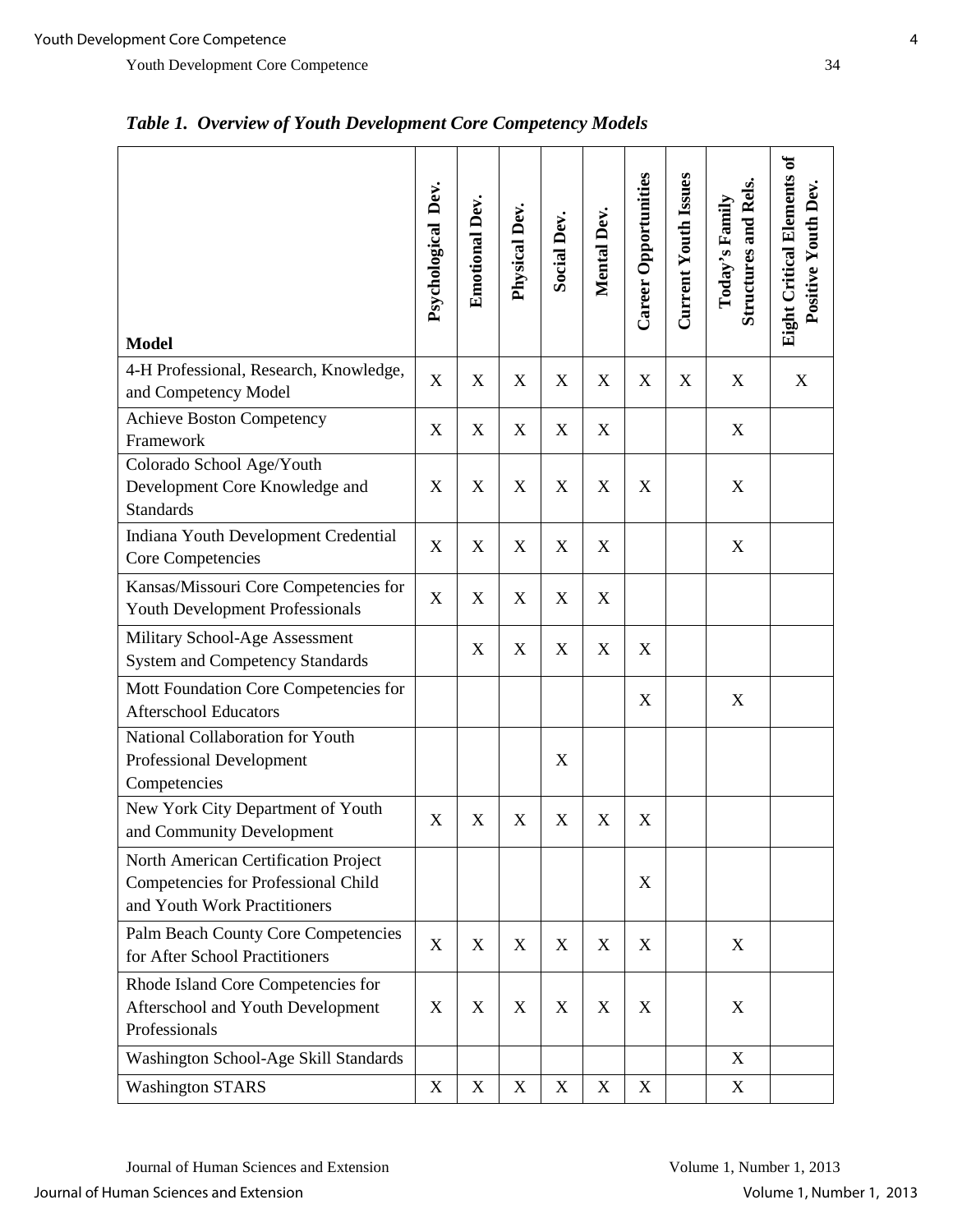# **Professional Commitment**

Youth development professionals with professional commitment have an impact on high quality afterschool programs. Youth development professionals who have a personal commitment to professionalism are linked to higher quality of youth development programs (Burchinal et al., 2002; Cole & Ferrier, 2009; Gable & Halliburton, 2003; Hartje, Evans, Killian, & Brown, 2008; Knoche et al., 2006).

# **Educational Levels**

Researchers discovered a link between well-trained, educated staff and higher quality experiences for children and youth. In examining what made a difference in achieving academic and youth development outcomes for youth engaged in afterschool programs, Miller (2005) found that the education background of staff and director were linked to positive youth outcomes. Researchers revealed that youth development professionals with higher education levels were more engaged with the youth (Burchinal et al., 2002; Ghazvini & Mullis, 2002). Snider and Fu (1990) found that youth development professionals with higher education levels had more knowledge of developmentally appropriate practice than professionals with lower education levels. Cole and Ferrier (2009) discovered that program quality is reliant upon having a professional staff that has the knowledge and abilities to work with youth successfully. Noam (2008) identified training and technical assistance for staff as one of three elements that enhanced high quality afterschool programs.

# **Roadblocks to Youth Development Competence**

There is broad agreement among youth development researchers, professionals, and policy makers that highly educated, committed, competent youth development professionals play a critical role in supporting youth in achieving positive youth outcomes through afterschool experiences (Greenberg et al., 2003). However, many roadblocks are present that hinder the afterschool and community-based youth development fields from building a quality, constant conduit of youth development professionals (Astroth, Garza, & Taylor, 2004). One major hurdle facing the field of positive youth development professionals is building a competent youth development professional workforce (Starr et al., 2009; Stone & Rennekamp, 2004). A number of studies have discovered that youth development professionals lack the fundamental background knowledge in youth development (Barcelona, Hurd, & Bruggeman, 2011; Curry, McCarragher, & Dellmann-Jenkins, 2005; Levine, 2005), which is not surprising when considering that few higher education academic degrees are available to prepare students for youth development careers (Curry, Richardson, & Pallock, 2011). This shortage of educated, proficient youth development professionals has created what some researchers are calling a workforce crisis (Krueger, 2007; Mattingly & Thomas, 2006).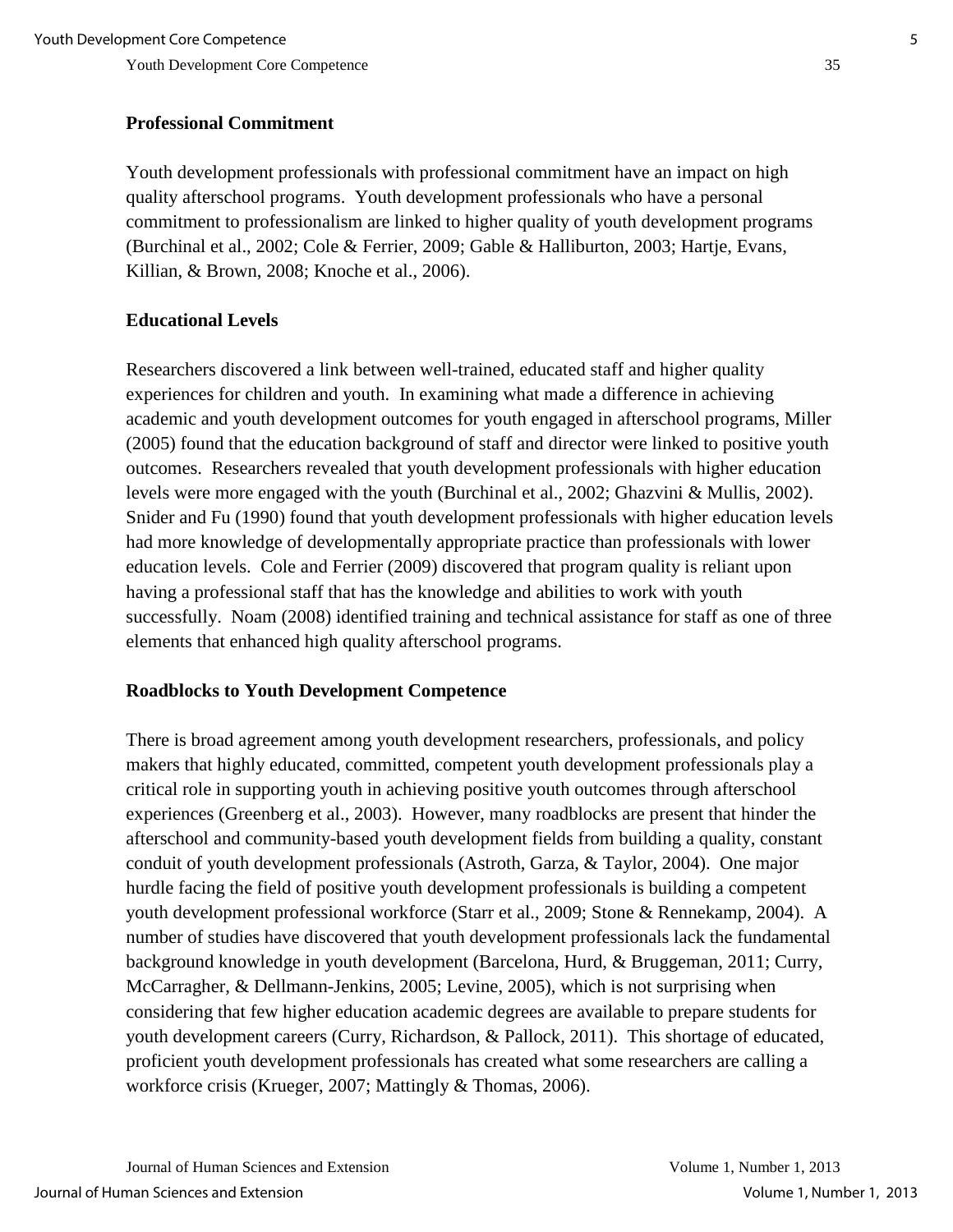While recent literature has yielded countless youth development competency frameworks, such as 4-H PRKC Model (Stone & Rennekamp, 2004); Center for the Study of Child Care Employment (2008); National AfterSchool Association (2011); Next Generation Youth Work Coalition (2009); North American Certification Project (2002); and Vermont Northern Lights Career Development Center (2005), very little research has focused on the perceived youth development competence of youth development professionals (Hartje et al., 2008). Utilizing the 4-H PRKC Model, this research is designed to address the issue of skilled youth development professionals by identifying the gaps that exist between the needed and desired core competencies to be a successful, competent youth development professional (Stone & Rennekamp, 2004). By understanding where gaps exist, youth development professionals can get the training needed to be a competent professional, while utilizing limited organizational resources to prioritize and address youth development core competence gaps.

## **Purpose and Objectives**

For the purpose of this study, the youth development domain is defined as applying youth development principles in leading ongoing youth development programs where young people learn and develop in a safe, inclusive environment. The overall purpose of this study was to assess the perceived level of competence among 4-H Agents to guide professional and academic needs of youth professionals and their professional development. The research objectives of the study were to:

- 1. Describe the youth development professionals involved in the 4-H Youth Development Program;
- 2. Determine the perceived level of professional competence of youth development professionals in the area of youth development; and
- 3. Determine if a relationship exists between selected demographic variables and level of perceived youth development competence.

## **Research Methodology**

A census was conducted on the entire targeted population of 4-H Youth Development professionals employed with a Land-Grant University located in the South. Participants were identified using an online personnel directory that included local, regional, and state youth development faculty. Following a review of the State 4-H Youth Development e-mail list by the Associate State Program Leader, faculty no longer with the program and administrators were removed from the e-mail list, resulting in a population of 127 youth development professionals. Because this was an internal organizational study, the Louisiana State University (LSU) AgCenter Institutional Review Board ruled that a review was not necessary.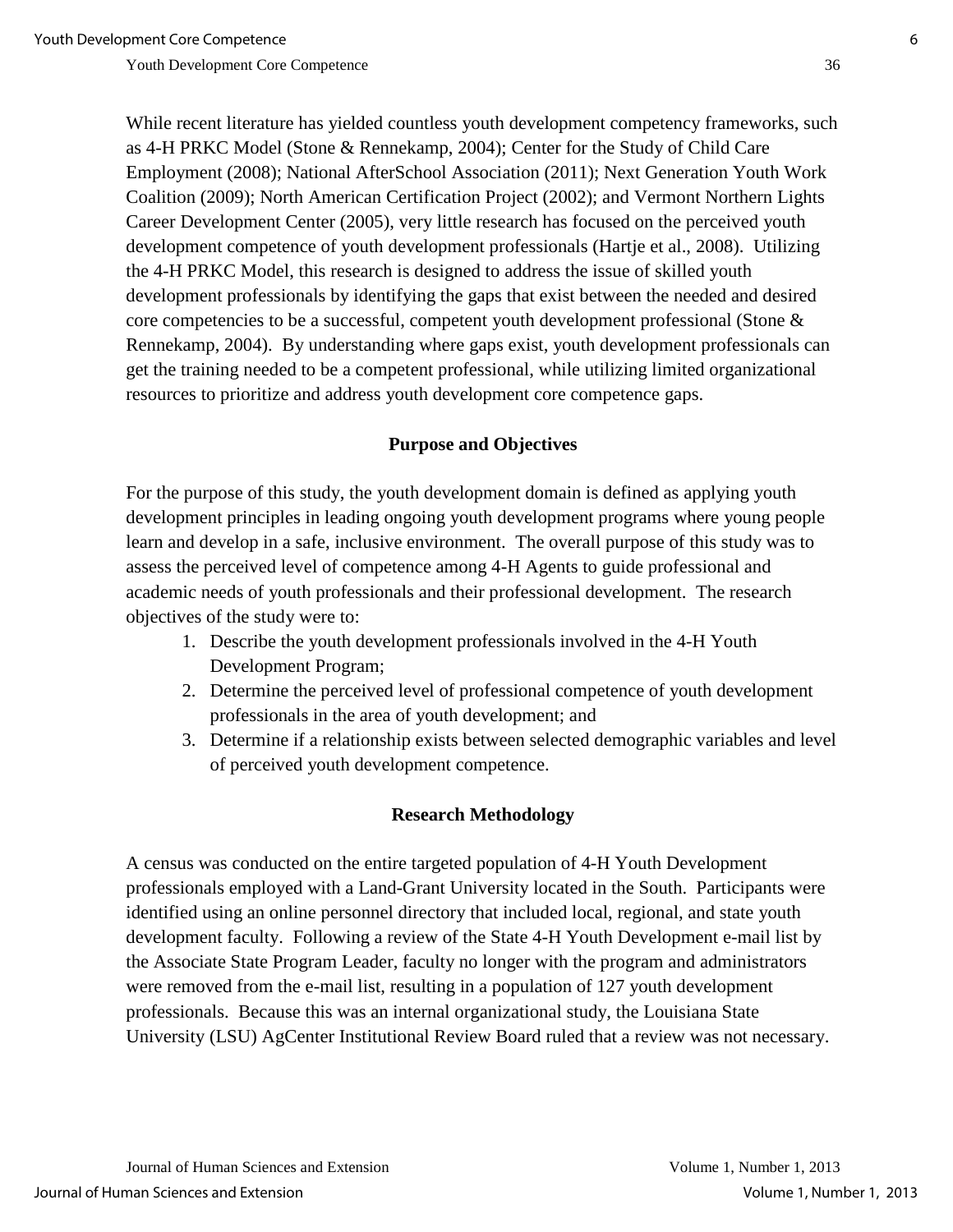The instrument was based on the Youth Development Core Competencies within the 4-H PRKC model (Stone & Rennekamp, 2004). In addition, the research team developed a new construct focusing on staffing structure and standards. Content validity for the instrument was determined by a panel of experts made up of local youth development professionals, regional administrators, a state level specialist, program administration, and an evaluation specialist who were not part of the study population. A Cronbach's alpha coefficient (reliability) score of .957 was calculated based on nine items. Reliability coefficients of .80 are considered acceptable (Gall, Gall, & Borg, 2007).

The data were collected through Zoomerang, an online survey software program. Reminders were e-mailed to nonrespondents, resulting in a final response rate of 71% (n=91). Nonresponse error was evaluated by comparing early to late respondents (Linder, Murphy, & Briers, 2001). Early respondents were defined as those who responded to the first stimulus (n=25). Late respondents participated after receiving the reminder stimulus (n=66). There was no statistical difference between early and late respondents on the evaluated items.

Descriptive statistics were utilized to describe youth development professionals and perceived level of competence in youth development. The chi-square and Wilcoxon-signed ranks tests were used, respectively, to determine if there was relationship between perceived youth development competence and demographic factors (gender, field of study, and degree level). A Pearson correlation coefficient was used to determine if there was a relationship between perceived youth development competence and years of experience.

## **Findings**

# **Objective One: Description of Youth Development Professionals in the 4-H Youth Development Program**

Sixty-one percent of the respondents were female, and 86% were white. Seven percent of the respondents were African American, 5% indicated other, and 1% each reported Hispanic and Native American. The respondents had been employed for a range of 1 year to 30 years, with the highest percentage of individuals being employed 30 years (11%) and average length of service being 14.8 years.

When examining the highest academic degree attained, the majority (59%) had a master's degree plus some graduate hours, while 28% had a master's degree. Two percent of professionals had a bachelor's degree, while 15% had a bachelor's degree plus some graduate hours. Only 3% of the respondents had a Ph.D. or an Ed.D.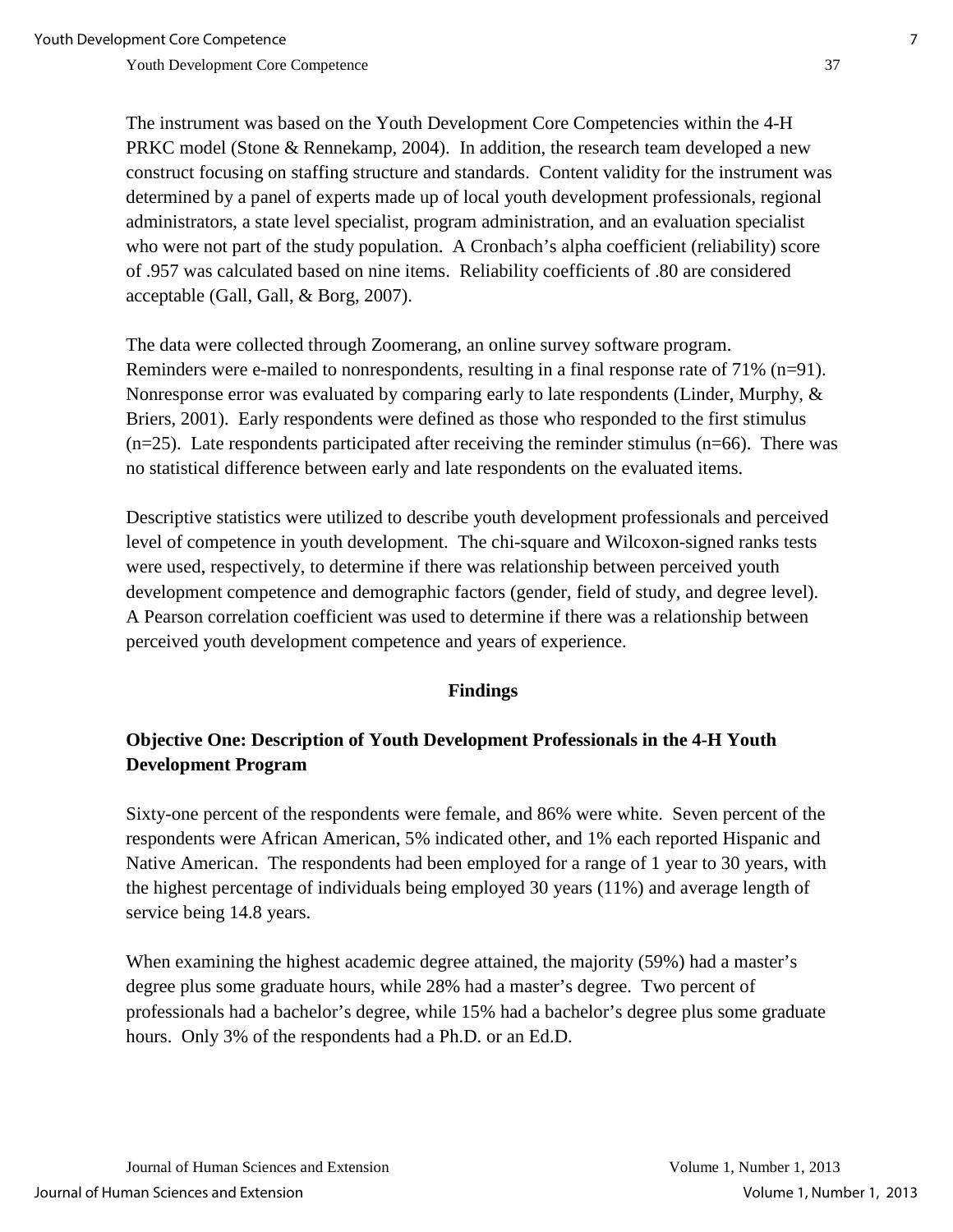When identifying the degree areas obtained by the professionals, the largest percentage (42%) of the respondents had a bachelor's degree in human ecology. Table 2 illustrates the degree areas of the respondents.

| <b>Field</b>                                                                 | Valid $N$ | $\frac{0}{0}$ |
|------------------------------------------------------------------------------|-----------|---------------|
| Animal Science                                                               | 19        | 22            |
| Human Ecology                                                                | 38        | 42            |
| Education                                                                    | 11        | 13            |
| Other (Business, Criminal Justice, Natural Resources, Horticulture, Science) | 21        | 23            |

## **Objective Two: Perceived Level of Youth Development Competence**

When rating their perception of youth development competence on a five-point Likert scale, an overall mean of 3.3 was reported with a range of 3.12 to 3.54. The scale ranged from 1 (which indicated that the professional knew nothing) to 5 (which indicated that the professional felt he/she is an expert). Staff felt most competent in the areas of current youth issues, career opportunities for youth, and family structures/relationships. Staff felt less competent in areas related to the mental development of youth.

To determine the level of proficiency, a modified version of the National Institute of Health (2009) Competencies Proficiency Scale was used. The first proficiency level was *Novice*, which denoted limited experience, where experience was gained in a classroom or as an onthe-job trainee. *Intermediate*, the second level of proficiency, described individuals who used practical application and could perform the skill independently, but from time to time needed assistance from an expert. *Advanced*, the third level of proficiency, was characterized by the abilities to apply theory and to perform related tasks without assistance. An *Expert*, the highest level of proficiency, was recognized as an authority in the field. According to the interpretive scale, competence in all youth development core competencies was construed, on average, as Intermediate. No one identified themselves as an expert in the areas of psychological development of youth, emotional development of youth, and current youth issues. Additional information on perception of youth development competence in the various core competency areas is provided in Table 3.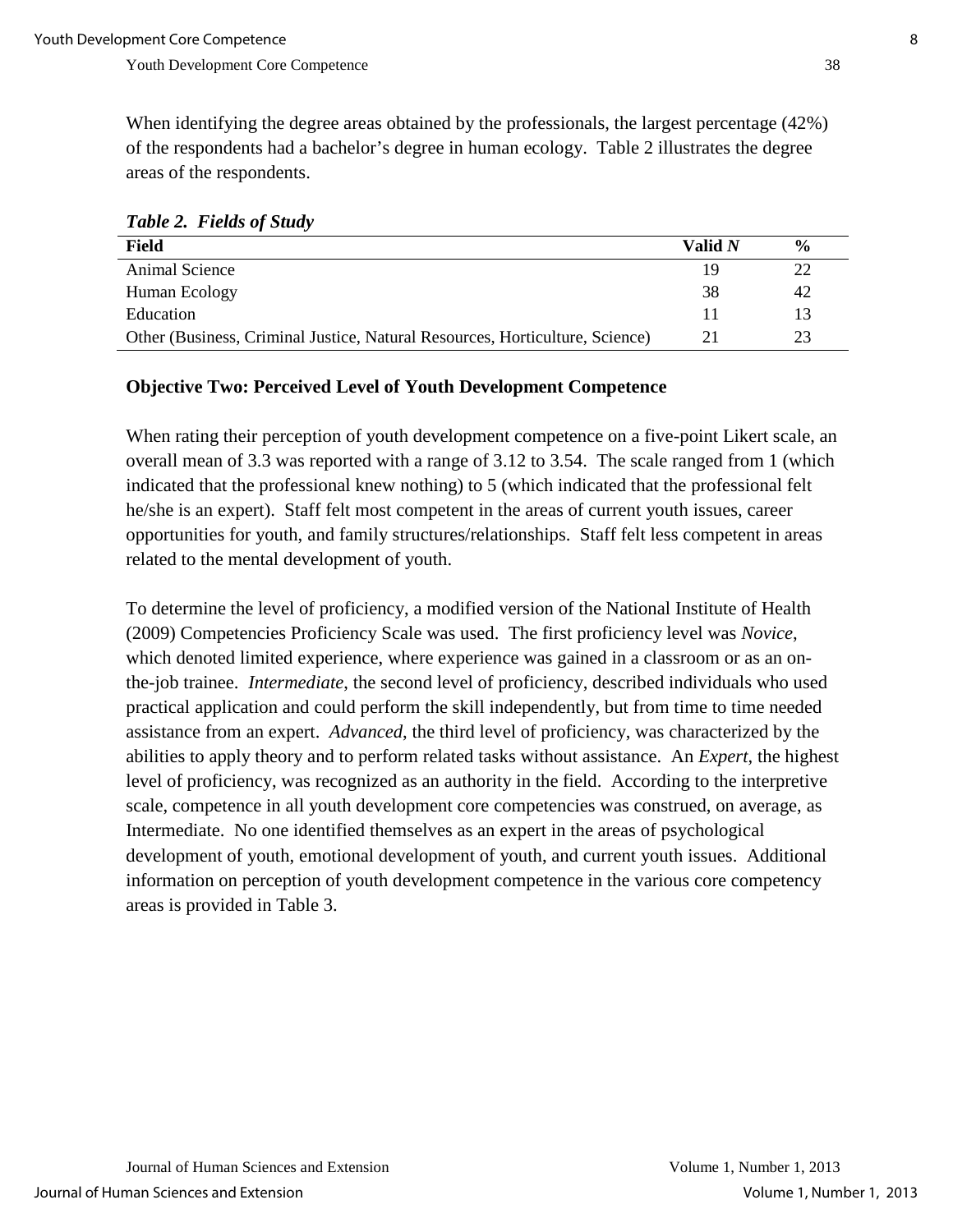|                                                                        | <b>Valid</b>     |                |            |      |     | <b>Interpretive</b> |
|------------------------------------------------------------------------|------------------|----------------|------------|------|-----|---------------------|
| <b>Core Competence</b>                                                 | $\boldsymbol{N}$ | Min            | <b>Max</b> | M    | SD  | <b>Scale</b>        |
| Psychological Development of Youth                                     | 91               | 1              | 4          | 3.16 | .76 | Intermediate        |
| <b>Emotional Development of Youth</b>                                  | 91               | 1              | 4          | 3.24 | .74 | Intermediate        |
| Physical Development of Youth                                          | 90               | 2              | 5          | 3.49 | .67 | Intermediate        |
| Social Development of Youth                                            | 90               | 1              | 5          | 3.53 | .67 | Intermediate        |
| Mental Development of Youth                                            | 91               | 1              | 5          | 3.12 | .81 | Intermediate        |
| Career Opportunities for Youth                                         | 91               | 1              | 5          | 3.53 | .75 | Intermediate        |
| <b>Current Issues Related to Youth</b>                                 | 91               | $\overline{2}$ | 4          | 3.54 | .56 | Intermediate        |
| Today's Family Structures and Family<br>Relationships                  | 89               | $\overline{2}$ | 5          | 3.52 | .62 | Intermediate        |
| <b>Eight Critical Elements of Positive</b><br><b>Youth Development</b> | 90               | 1              | 5          | 3.32 | .85 | Intermediate        |

*Table 3.**Youth Development Core Competencies*

Scale: 1 – Knows Nothing; 2 – Knows a Little; 3 – Knows Some; 4 – Knows Quite a Bit; 5 – Expert. Interpretive Scale: 1.00 to 1.99 = *Novice*; 2.00 to 2.99 = *Intermediate*; 3.00 to 3.99 = *Advanced*; 4.00 to 5.00 = *Expert.*

## **Objective Three: Relationship between Demographic Variables and Level of Perceived Youth Development Competence**

Gender. A Wilcoxon signed-rank test indicated that there was not a significant relationship between perceived youth development competence and gender,  $Z = .18$ ,  $p < .001$ ,  $r = .67$ .

**Degree level.** A chi-square test was performed to examine the relationship between level of education and perceived youth development core competence. The relationship between these variables was not significant  $X^2$  (1,  $N = 87$ ) = .34,  $p = .55$ .

**Field of study.** A Wilcoxon signed-rank test indicated that there was not a significant relationship between perceived youth development competence and field of study–human ecology ( $M = 35.3$ ,  $SD = 90.02$ ), animal science ( $M = 36.9$ ,  $SD = 79.00$ ), education ( $M = 46.5$ , *SD* = 61.91), and all other fields (*M* = 35.42, *SD* = 53.01), *Z* = 2.34, *p* < .001, *r* = .50.

**Years of experience.** A Pearson correlation coefficient test revealed a positive correlation between years of experience ( $M = 14.8$ ,  $SD = 9.61$ ) and perceived youth development competence  $(r = .68, p < .01)$ . More years of experience indicated a higher level of perceived youth development competence.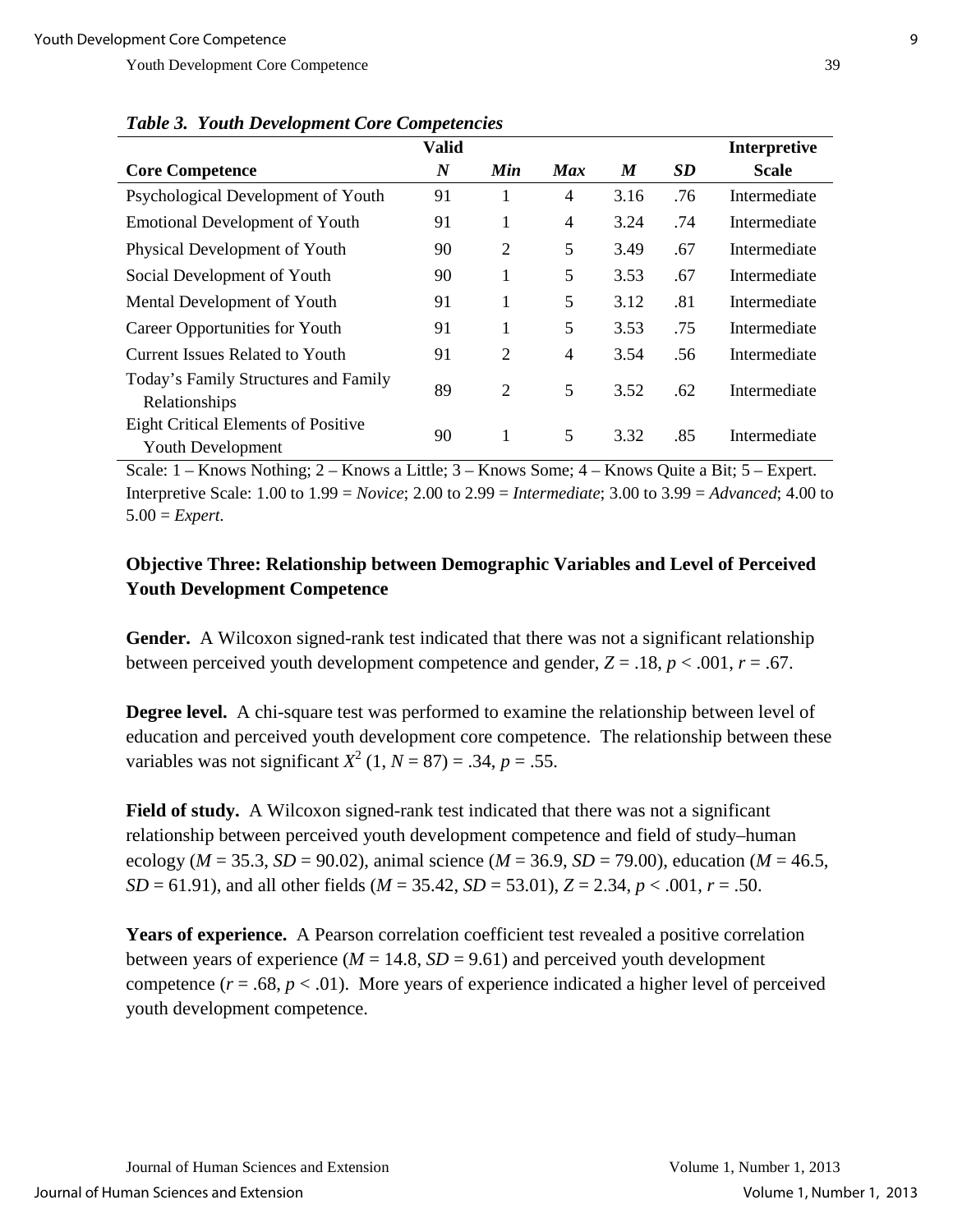#### **Discussion**

## **Areas of Most Competence**

Youth development professionals perceived themselves to be competent in a number of areas including current youth issues, career opportunities for youth, and family structures and relationships. The core competency areas that were identified with the highest competence ratings were not surprising, as they are the most frequently utilized components of youth development programs.

Because youth development professionals work with and support youth who are experiencing contemporary challenges, it is understandable that youth development professionals reported competence in current youth issues. Researchers found that youth development professionals who rated themselves higher in overall competence also reported having lived through experiences similar to the youth in their program (Hartje, et al., 2008). One can speculate that the relationship is associated with a belief that their capacity to understand and serve the needs of the youth is linked to their capacity to relate to the trials that youth face on a daily basis.

Interestingly, no youth professionals considered themselves an Expert in the area of youth issues. The depth and breadth of challenges youth face today can include concerns such as bullying, dating, depression, eating disorders, gambling, gangs, gender issues, homelessness, poverty, pregnancy, school performance, stress, substance abuse, tattooing, suicide, victimization, and violence. Given the wide expanse of these matters, it is understandable that youth professionals would have an awareness of, but not thorough knowledge of, the plethora of issues that youth encounter.

It is not surprising that youth development professionals perceived themselves to have competence in the area of family structures and relationships. Forty-two percent of the youth development professionals had a degree in human ecology or home economics which would include some college coursework in the field of family development. This finding is reinforced by the idea that 4-H is a family affair, as youth development professionals take an ecological approach in working with youth through their families. In a 4-H setting, it is not unusual to have multiple generations working together to help develop youth.

The final competency area of career opportunities for youth is part of the fabric of the 4-H youth organization. Through the promotion of life skills, 4-H has afforded youth the opportunities to investigate career options and develop essential life skills that can be transferred to a workplace. In this approach, young people are learning career skills through experiences such as serving as a camp counselor, leading a service-learning project, and participating in a career related contest. Through these career exploration opportunities, youth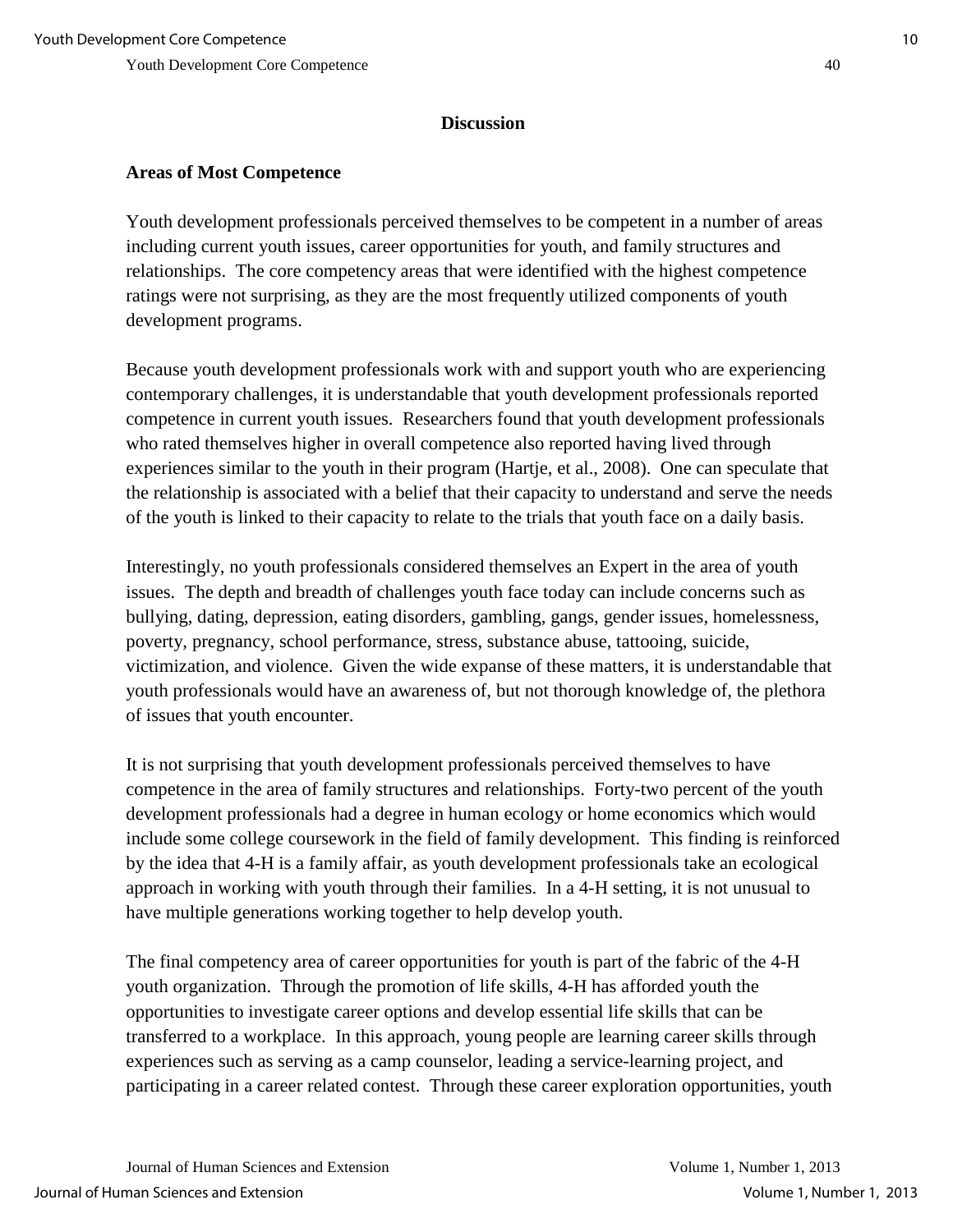explore the world of work in a tangible fashion rather than finding out about a career in a theoretical sense (Cochran, Catchpole, Arnett, & Ferrari, 2010; Cochran & Ferrari, 2009; Ferrari, Arnett, & Bateson, 2010; Ferrari, Arnett, & Cochran, 2008; MacDowell, Weese, Nielsen, & Glasser, 2011).

## **Areas of Least Competence**

The area in which youth development professionals felt least proficient was mental development. In addition, none of the respondents identified themselves as an expert in the areas of psychological development and emotional development. As one examines the educational background for youth development professionals, many of the study respondents have not taken courses in advanced fields of psychology that could provide a foundation for understanding psychological or emotional development.

Social cognitive theory could account to some degree for the level of efficacy or competence youth development professionals report (Bandura, 2001), particularly as the majority of the respondents in this study were female. Much classic and contemporary research by Bussy and Bandura (1999) on social cognition and self-efficacy indicates women tend to rate themselves lower in general than men on self-appraisals of competence. Women typically define *expert* from a more social cognitive viewpoint than men. This theory at work could affect individuals' ratings of themselves.

Implications of these results are that the field of youth development would be judicious in considering the addition of coursework in psychology in relevant degree programs beyond the requisite adolescent psychology course seen in many cases. Further, consideration may be given to job requirements moving away from the traditional subject matter degrees and looking toward those who have completed degree programs in areas such as social work, psychology, and related fields. At the very least, it may be prudent to provide support for 4-H Agents on the organizational level by giving them greater opportunities to learn more about children's psychological and emotional development in a way that is guided through opportunities to practice in a controlled situation.

# **Demographics and Competence**

No significant relationships were found among the perceived youth development competence and the demographic variables of gender, field of study, and degree level. An explanation regarding field of study and degree level and the lack of relationship with youth development proficiency is that individuals tend to overrate their capabilities (Kruger & Dunning, 1999). However, there was a positive relationship between years of experience and perceived youth development competence.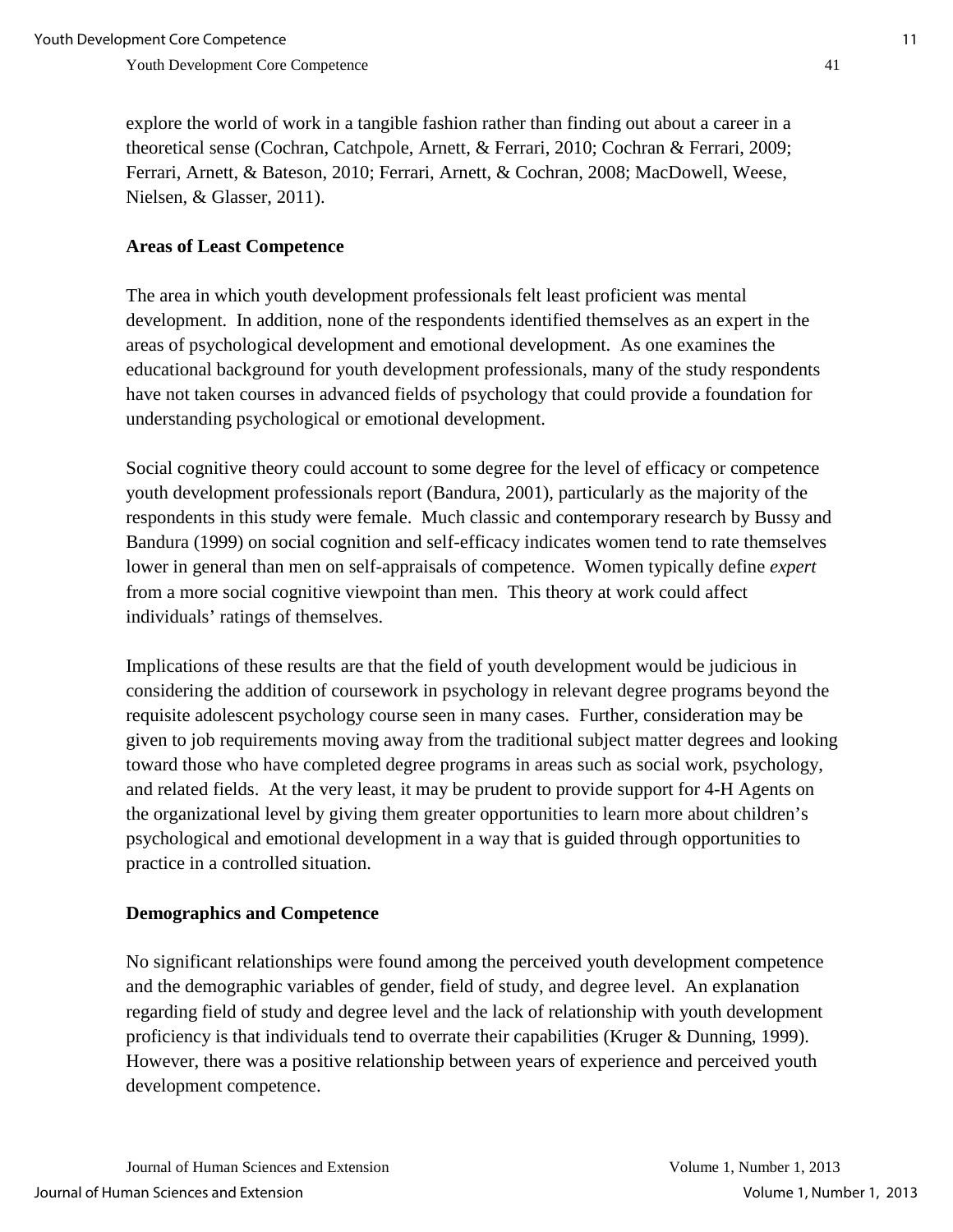#### **Gender**

Gender and perceived youth development competence were not linked. However, it is important that youth development professionals are aware of gender differences among the youth with whom they work. Brittle and Bird (2007) found that gender distinctions lead to variations in the ways in which youth socialized and related to one another. Fox, Cater, Nunnery Shreve, and Jones (2012) found that there were differences in decision making abilities when comparing males and females. Because of this, it is imperative that youth development professionals understand the role of culture and social norms in gender differences and expectations.

#### **Degree Level**

Surprisingly, education level did not make a significant difference within the population of this study. While not supported by this study, the importance of education on the impact on positive youth development approaches, outcomes, and quality cannot be underestimated. Snider and Fu (1990) discovered that higher levels of education were linked to youth development professionals with a greater understanding of developmentally appropriate approaches. Youth development professionals with higher education levels demonstrated elevated youth engagement, which is associated with positive youth outcomes (Burchinal et al., 2002; Ghazvini & Mullis, 2002). Miller (2005) found that education level of youth development professionals was associated with positive youth outcomes. Program quality has been linked to professionals' knowledge and capabilities (Cole & Ferrier, 2009).

## **Field of Study**

No relationship existed between the field of study and perceived youth development competence among youth development professionals. This finding was perplexing; one would think that students majoring in fields focusing on human development and education would have increased knowledge regarding working with youth that would translate into a feeling of competence in youth development. Based on this finding, youth development organizations should be open to individuals with degrees in a wide variety of fields as having the potential to be effective youth development professionals.

The role of training cannot be underestimated in the impact it has on competence development. Training is critical to build knowledge and skills in professionals who lack a youth development background. Hartje et al. (2008) discovered that youth professionals who participated in training they deemed as helpful reported overall competence when compared to youth professionals who received training that they regarded as not helpful. This finding accentuates the significance of high quality, relevant training.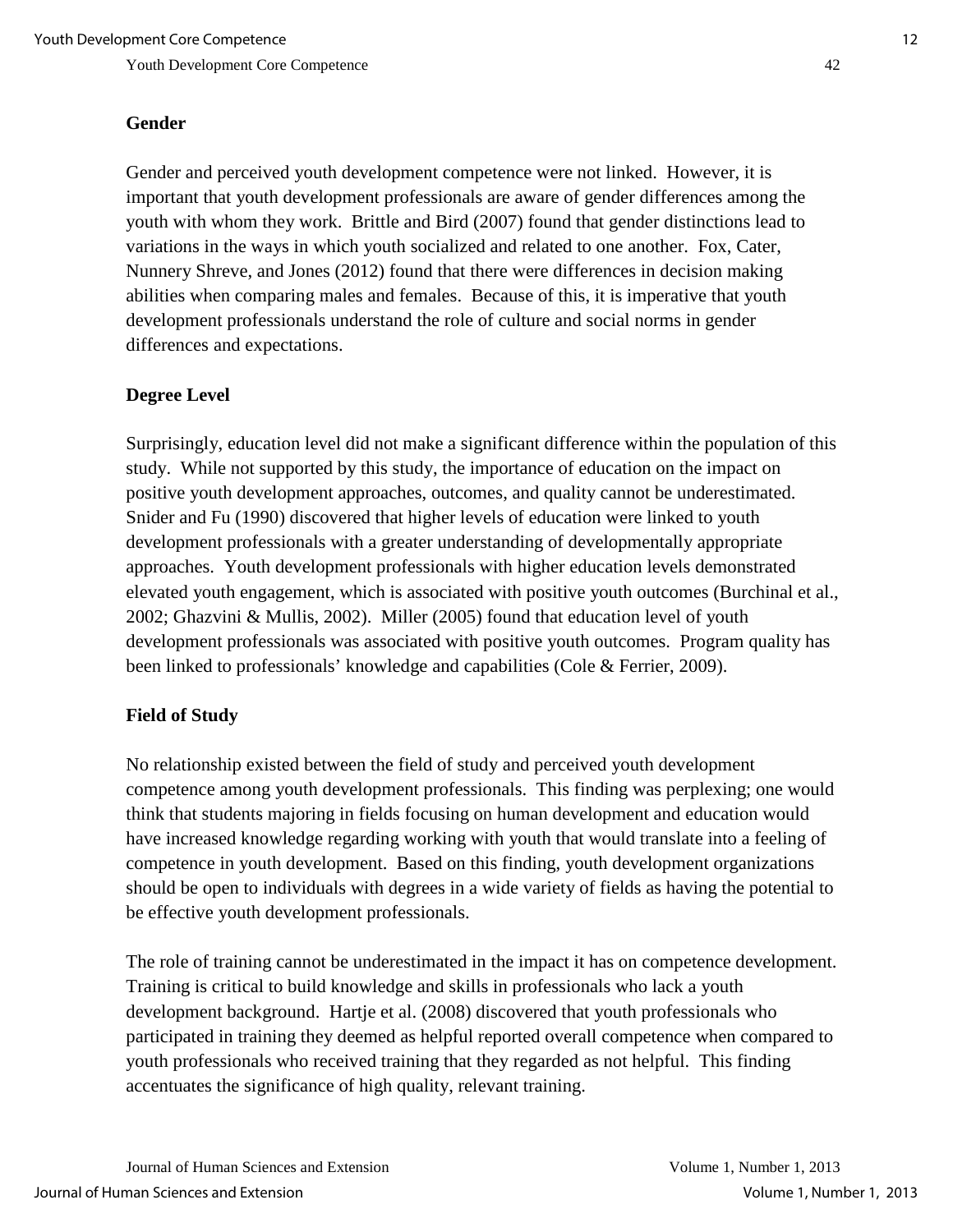#### **Experience**

A significant relationship existed between years of experience and perceived youth development competence. While one would anticipate this discovery, it is important that youth development organization administrators capitalize on the competence of experienced youth development professionals. These youth development professionals should be sought out to be part of the design, implementation, and evaluation of professional development experiences that support the growth of less experienced professionals. Experienced professionals can serve as role models who mentor new youth development professionals. Through these mentoring experiences, new professionals can gain an understanding of promising practices within the field of youth development. It is imperative that experienced youth development professionals seek leadership within their respective organizations and professional associations, providing direction to projects that will advance the field of youth development.

Retention rates have been linked to competence (Hartje et al., 2008). This finding is noteworthy, as it supports the link between experience and competence. When youth professionals felt highly competent, retention rates among those youth professionals were higher (Hartje et al., 2008). This finding can help increase the understanding of what elements seem to impact youth professional's commitment to remain in the field of youth development.

#### **Limitations**

Several limitations to this study should be noted. First, given the self-selected nature of the sample, the youth development professionals who took time to complete the survey may be individuals who are strongly invested in the youth development field. Additionally, the findings of the study are based on self-report. Future research could include multiple data sources to observe competence rather than relying solely on self-report measures. Restricted by the small population, the study should be replicated on a broader scale in another state or region to increase the inference base from which generalizations may be drawn.

#### **Summary**

Youth development professional competence is a critical topic for future research studies as researchers examine the relationship between professionals working with youth in out-ofschool settings and positive youth development. A vital focus for further research is to investigate methodologies used to build competence in youth development professionals. In recent years, leaders in child and youth care organizations have suggested a need for standards of practice to advance development of the profession. Key elements of these standards would include professional training programs, specification of educational qualifications, and the definition of professional boundaries and areas of competence (Thomas, 2002).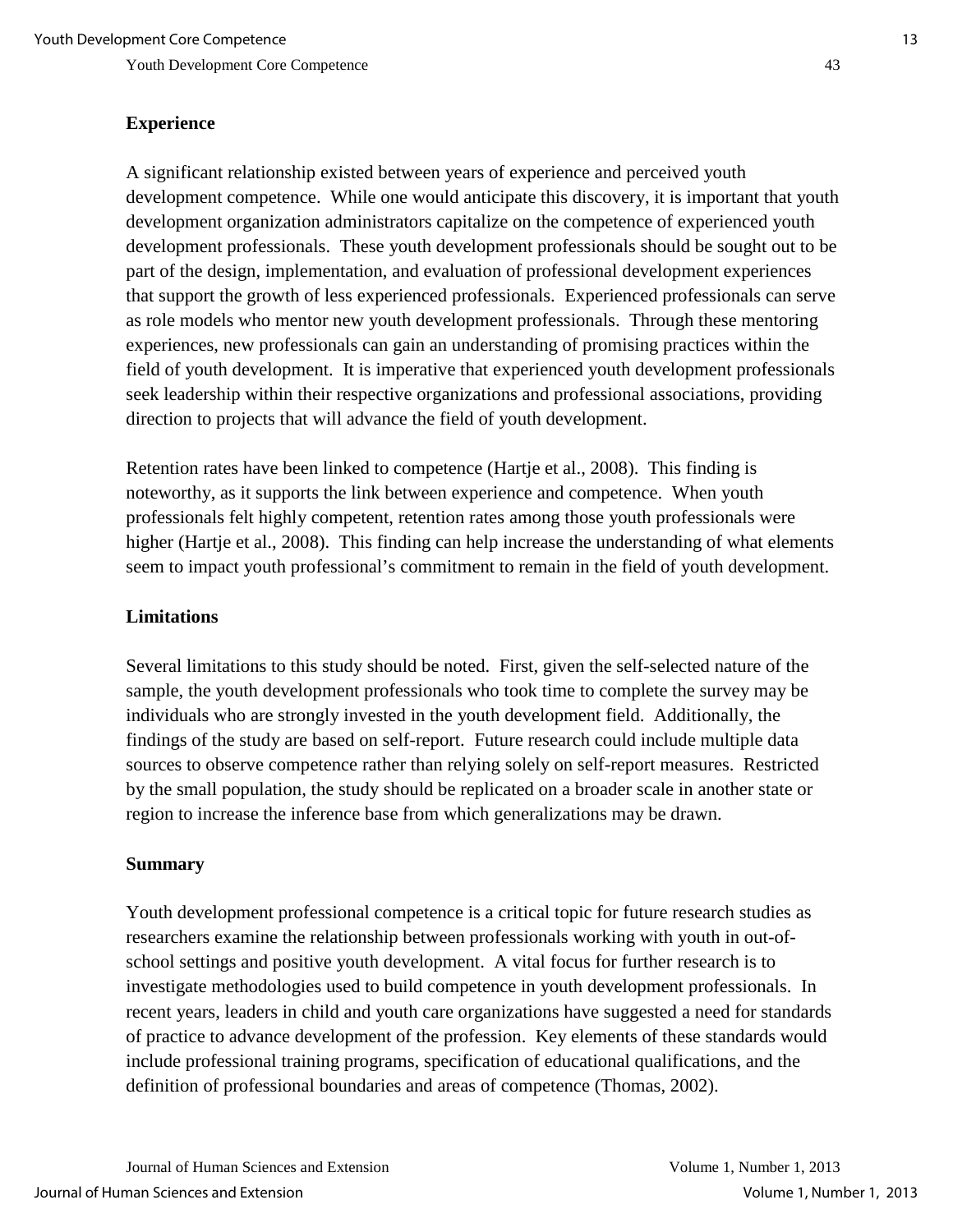#### **References**

- Astroth, K., Garza, P., & Taylor, B. (2004). Getting down to business: Defining competencies for entry-level youth workers. *New Directions for Youth Development, 2004*(104), 25– 37. doi:10.1002/yd.96
- Bandura, A. (2001). Social cognitive theory: An agentic perspective. *Annual Review of Psychology, 52*, 1–26. doi:10.1111/1467-839X.00024
- Barcelona, R. J., Hurd, A. R., & Bruggeman, J. A. (2011). A competency-based approach to preparing staff as recreation and youth development leaders*. New Directions for Youth Development, 2011*(130), 121–139. doi:10.1002/yd.401
- Bussy, K., & Bandura, A. (1999). Social cognitive theory of gender development and differentiation*. Psychological Review, 106*(4), 676–713. doi:10.1016/j.sbspro.2011.03.261
- Borden, L. M., Craig, D. L., & Villarruel, F. A. (2004). Professionalizing youth development: The role of higher education. *New Directions for Youth Development, 2004*(104), 75– 85. doi:10.1002/yd.100
- Borden, L. M., & Perkins, D. F. (2006). Community youth development professions: Providing the necessary supports in the United States. *Child and Youth Care Forum, 35*(2), 101– 158. doi: 10.1007/s10566-005-9005-4
- Brittle, C., & Bird, C. E. (2007). *Literature review on effective sex- and gender-based systems/models of care*. Arlington, VA: U.S. Department of Health and Human Services.
- Burchinal, M., Howes, C., & Kontos, S. (2002). Structural predictors of child care quality in child care homes. *Early Childhood Research Quarterly*, *17*, 87–105. doi:10.1016/S0885-2006(02)00132-1
- Center for the Study of Child Care Employment. (2008, February). *Early childhood educator competencies: A literature review of current best practices, and a public input process on next steps for California*. Berkeley, CA: Center for the Study of Child Care Employment, Institute for Research on Labor and Employment, University of California at Berkeley. Available at http://www.irle.berkeley.edu/cscce/wpcontent/uploads/2008/01/competencies\_report08.pdf
- Cochran, G., Catchpole, K., Arnett, N., & Ferrari, T. M. (2010). Extension's role in preparing youth for the workforce: A challenge to Extension professionals. *Journal of Extension*, *48*(4). Available at http://www.joe.org/joe/2010august/pdf/JOE\_v48\_4comm1.pdf
- Cochran, G., & Ferrari, T. M. (2009). Preparing youth for the 21st century knowledge economy: Youth programs and workforce preparation. *Afterschool Matters*, *8*, 11–25. Available at http://www.niost.org/pdf/afterschoolmatters/asm\_2009\_8\_spring/asm\_ 2009\_8\_spring-2.pdf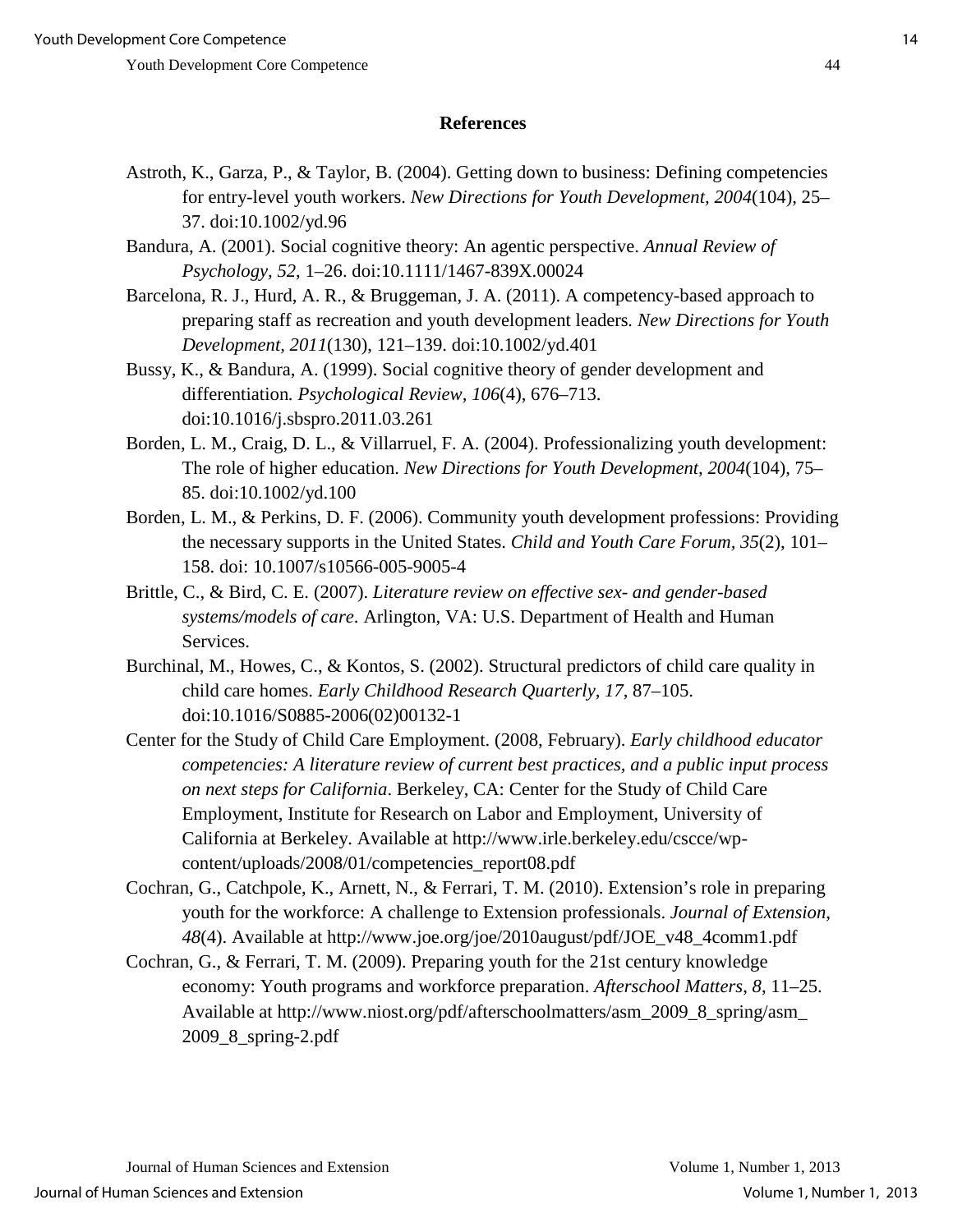- Cole, P., & Ferrier, K. (2009). *Federal programs and youth workers: Opportunities to strengthen our workforce*. Available at http://forumfyi.org/files/Federal\_Programs\_And\_Youth\_Workers.pdf
- Curry, D., McCarragher, T., & Dellmann-Jenkins, M. (2005). Training, transfer and turnover: Exploring the relationship among transfer of learning factors and staff retention in child welfare. *Children and Youth Services Review*, *27*(8), 931–948. doi:10.1016/j.childyouth.2004.12.008
- Curry, D., Qaqish, B., Carpenter-Williams, J., Eckles, F., Mattingly, M., Stuart, C., & Thomas, D. (2009). A national certification exam for child and youth care workers: Preliminary results of a validation study. *Journal of Child and Youth Care Work, 22*, 152–170.
- Curry, D., Richardson, R., & Pallock, L. (2011). Aligning educational program content with U.S. youth work standards and competencies. *Relational Child and Youth Care Practice, 24*(4), 24–32.
- Ferrari, T. M., Arnett, N., & Bateson, L. (2010, October). *Work-based learning goes to camp: Results of a pilot study in Ohio*. Research & Evaluation Seminar presented at the National Association of Extension 4-H Agents Annual Conference, Phoenix, AZ.
- Ferrari, T. M., Arnett, N., & Cochran, G. (2008). Preparing teens for success: Building 21<sup>st</sup> century skills through a 4-H work-based learning program. *Journal of Youth Development, 3*(1), Article 080301FA001.
- Fox, J. E., Cater, M., Nunnery Shreve, J., & Jones, K. Y. (Fall 2012). An examination of demographic differences in decision making among adolescents participating in a community-based service-learning project. *The Forum for Family and Consumer Issues, 17*(2). Available at http://ncsu.edu/ffci/publications/2012/v17-n2-2012-summerfall/fox-cater-shreve-jones.php
- Gable, S., & Halliburton, A. (2003). Barriers to child care providers' professional development. *Child and Youth Care Forum, 32*, 175–193. doi:10.1023/A:1023300609394
- Gall, M. D., Gall, J. P., & Borg, W. R. (2007). *Educational research: An introduction* (8th ed.). Boston, MA: Pearson Education, Inc.
- Ghazvini, A., & Mullis, R. (2002). Center-based care for young children: Examining predictors of quality. *The Journal of Genetic Psychology, 163(1),* 122–125. doi:10.1080/00221320209597972
- Greenberg, M. T., Weissberg, R. P., O'Brien, M. U., Zins, J. E., Fredericks, L., Resnik, H., & Elias, M. J. (2003). Enhancing school-based prevention and youth development through coordinated social, emotional, and academic learning. *American Psychologist*, *58*(6-7), 466–474. doi:10.1037/0003-066X.58.6-7.466
- Greenwood, E. (1957). Attributes of a profession. *Social Work*, *2*(3), 44–55. doi:10.1093/sw/2.3.45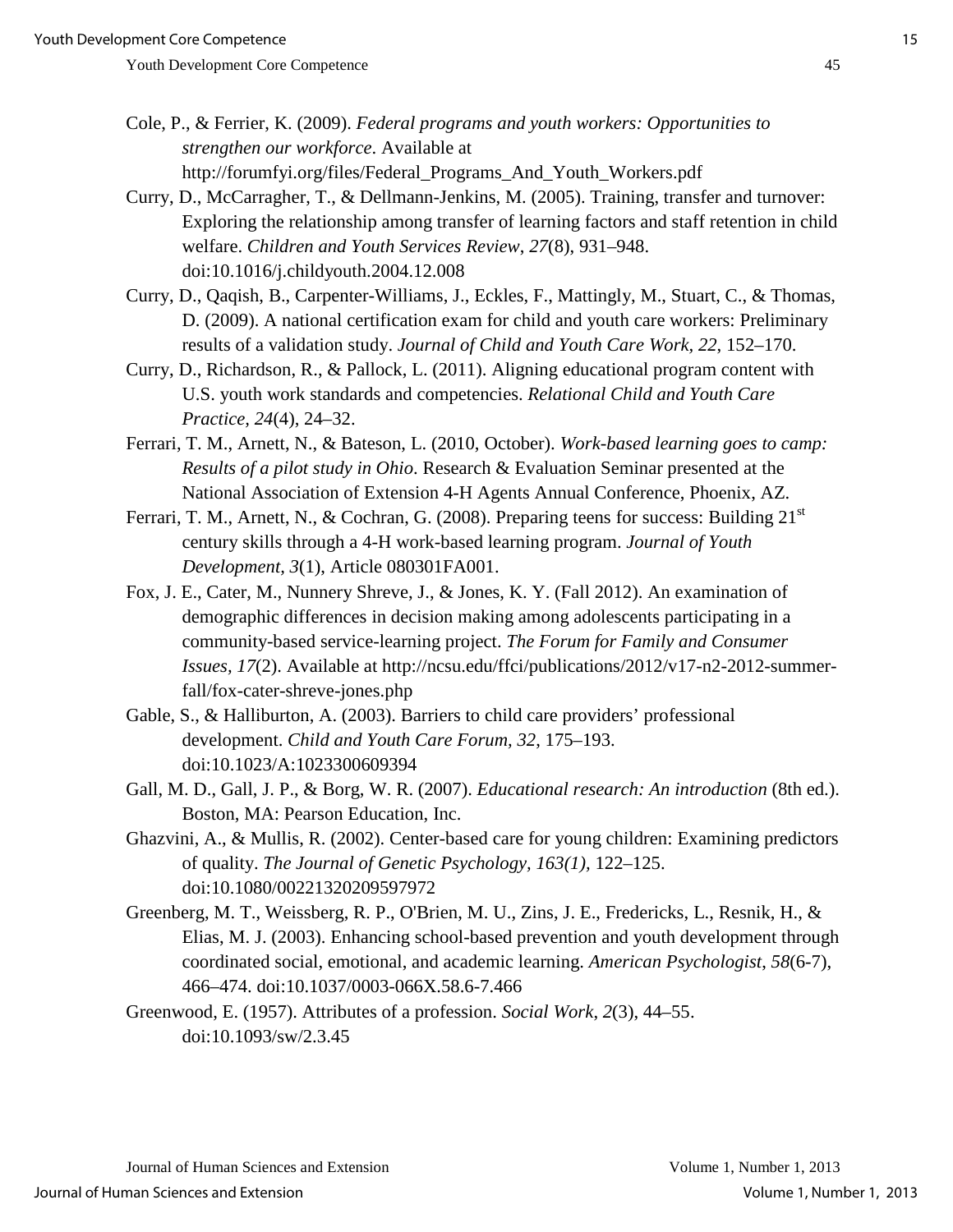- Hahn, A. B., & Raley, G. A. (1998). Youth development: On the path toward professionalization. *Nonprofit Management and Leadership*, *8*(4), 387–401. doi:10.1002/nml.8406
- Hartje, J. A., Evans, W. P., Killian, E. S., & Brown, R. (2008). Youth worker characteristics and self-reported competency as predictors of intent to continue working with youth. *Child Youth Care Forum, 37*, 27–41. doi:10.1007/s10566-007-9048-9.
- Honig, M., & McDonald, M. (2005). From promise to participation: Afterschool programs through the lens of socio-cultural learning theory. *Afterschool Matters*, Occasional Paper Series, No. 5, Fall. Available at http://niost.wcwonline.org/pdf/ afterschoolmatters/asm\_2005\_op5\_fall/asm\_2005\_op5\_fall-1.pdf
- Knoche, L., Peterson, C. A., Pope-Edwards, C., & Jeon, H-J. (2006). Child care for children with and without disabilities: The provider, observer, and parent perspectives. *Early Childhood Research Quarterly*, *21*(1), 93-109. doi:10.1016/j.ecresq.2006.01.001
- Krueger, M. (2007). Four areas of child and youth care staff development. *Families in Society*, *88*, 233–241. doi:10.1606/1044-3894-.3621
- Kruger, J., & Dunning, D. (1999). Unskilled and unaware of it: How difficulties in recognizing one's own incompetence lead to inflated self-assessments. *Journal of Personality and Social Psychology, 77*(6), 1121–1134. doi:10.1.1.64.2655
- Levine, L. (2005). *The child welfare workforce: An overview* (Report RL 32690). Washington, DC: U.S. Congressional Research Service.
- Linder, J. R., Murphy, T. H., & Briers, G. E. (2001). Handling nonresponse in social science research. *Journal of Agricultural Education, 42*(A), 43–53. doi:10.5032/jae.2001.04043
- MacDowell, M., Weese, M., Nielsen, K., & Glasser, M. (2011, April/June). Illinois 4-H Health Jam for healthy lifestyles and rural pipeline awareness. *Family & Community Health*. *34*(2), 141–153. doi:10.1097/FCH.0b013e31820e0db3
- Mattingly, M. A., Stuart, C., & VanderVen, K. (2002). North American Certification Project. *Journal of Child and Youth Care Work*, *17*, 16–49.
- Mattingly, M. A., & Thomas, D. C. (2006). The promise of professionalism arrives in practice: Progress on the North American Certification Project. *Residential Group Care Quarterly*, *7*(1), 8–10, 16.
- McLaughlin, M. W. (2000). *Community counts: How youth organizations matter for youth development*. Washington, DC: Public Education Fund Network. Available at http://www.eric.ed.gov/PDFS/ED442900.pdf
- McNamara, C. (1999). *Specifying job and role competencies.* Available at http://208.42.83.77/staffing/specify/cmptncys/cmptncys.htm
- Miller, B. (2005). *Pathways to success for youth: What counts in after-school?* Arlington, MA: Intercultural Center for Research in Education.
- Miller, B., & Hall, G., (2006-2007). What counts in after school? Findings from the Massachusetts afterschool research study (MARS). *Journal of Youth Development*, *1*(3), Article No.603RS001.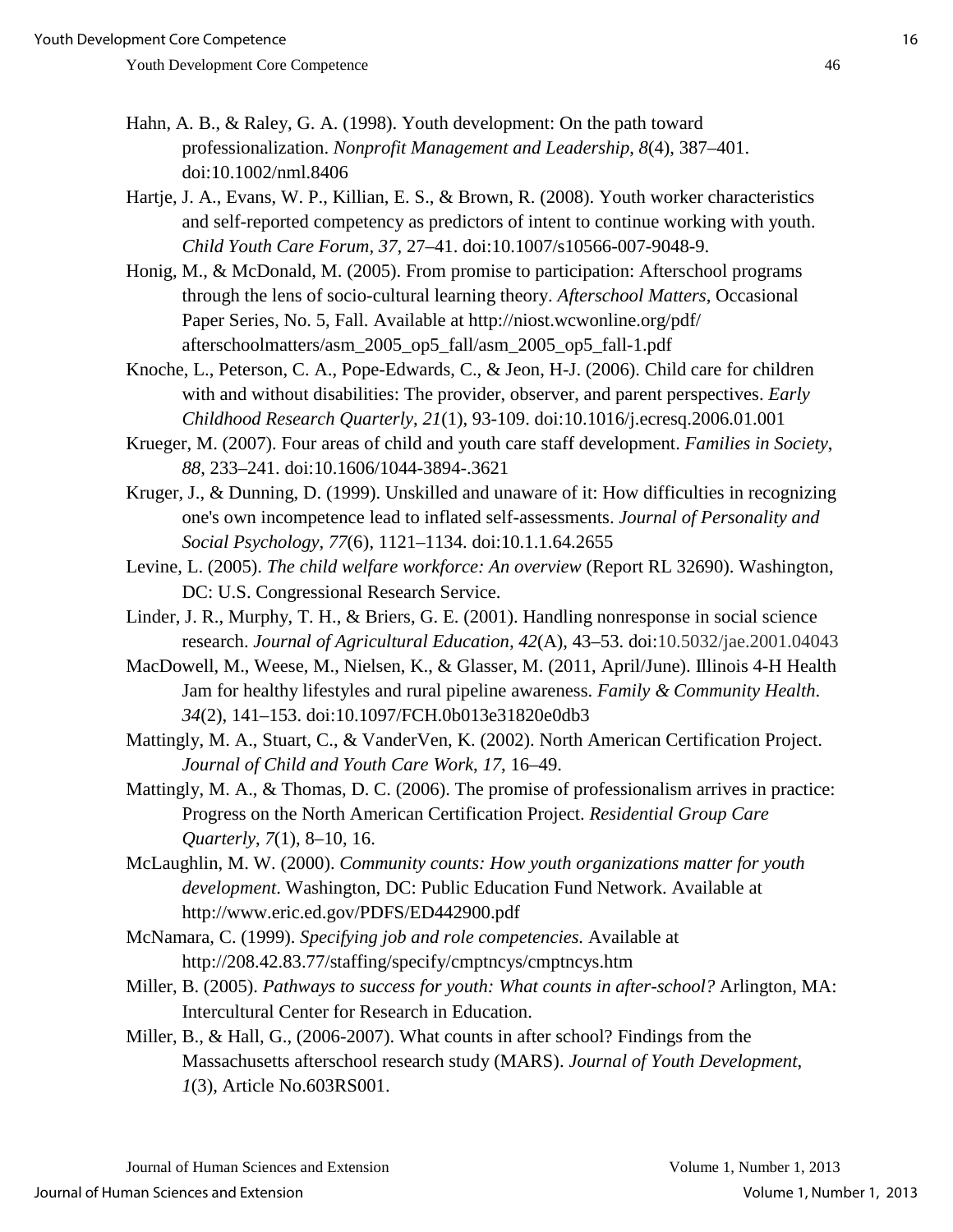National AfterSchool Association. (2011). *Core knowledge and competencies for afterschool and youth development professionals*. Available at

http://www.naaweb.org/downloads/NAA%20Final%20Print%20version.pdf

National Institutes of Health. (2009). *Competencies Proficiency Scale.* Available at http://hr.od.nih.gov/workingatnih/competencies/proficiencyscale.htm

Noam, G. (2008). *A new day for youth: Creating sustainable quality in out-of-school time*. Available at http://www.wallacefoundation.org/knowledge-center/afterschool/financial-management-for-nonprofits/Documents/whitepaper\_noam.pdf

Sak, M. (2012). Defining a profession: The role of knowledge and expertise. *Professions and Professionalism, 2*(1). Available at https://journals.hioa.no/index.php/pp/article/view/151

Snider, M. H.,& Fu, V. R. (1990). The effects of specialized education and job experience on early childhood teachers' knowledge of developmentally appropriate practice. *Early Childhood Research Quarterly*, *5*, 69–78. doi:10.1016/0885-2006(90)90007-N

Starr, E., Yohalem, N., & Gannett, E. (2009). *Youth worker core competencies: A review of existing frameworks and purposes*. Washington, DC: Next Generation Youth Work Coalition. Available at

http://www.niost.org/pdf/Core\_Competencies\_Review\_October\_2009.pdf

Stone, B. B. (1997). A system's approach to professional development. *Journal of Extension*, *35*(2). Available at http://www.joe.org/joe/1997april/tt2.php

Stone, B., & Rennekamp, R. (2004). *New foundations for the 4-H youth development profession: 4-H Professional Research, Knowledge and Competencies Study.*  Conducted in cooperation with the National 4-H Professional Development Task Force. Washington, DC: National 4-H Headquarters, Cooperative State Research Education and Extension Service, United States Department of Agriculture. Available at http://extension.missouri.edu/hr/documents/PRKCStudy.pdf

Thomas, D. C. (2002). The North American Certification Project in historical perspective. *Journal of Child and Youth Care Work*, *17*, 7–15.

Vermont Northern Lights Career Development Center. (2005). *Core competencies for early childhood professionals*. Montpelier, VT: Vermont Northern Lights Career Development Center.

*Janet E. Fox* is a Volunteer Leadership Development Specialist and Associate Department Head in 4-H Youth and Family Development at the Louisiana State University AgCenter.

*Diane Sasser* is a Professor and Family and Child Studies Specialist in 4-H Youth and Family Development at the Louisiana State University AgCenter.